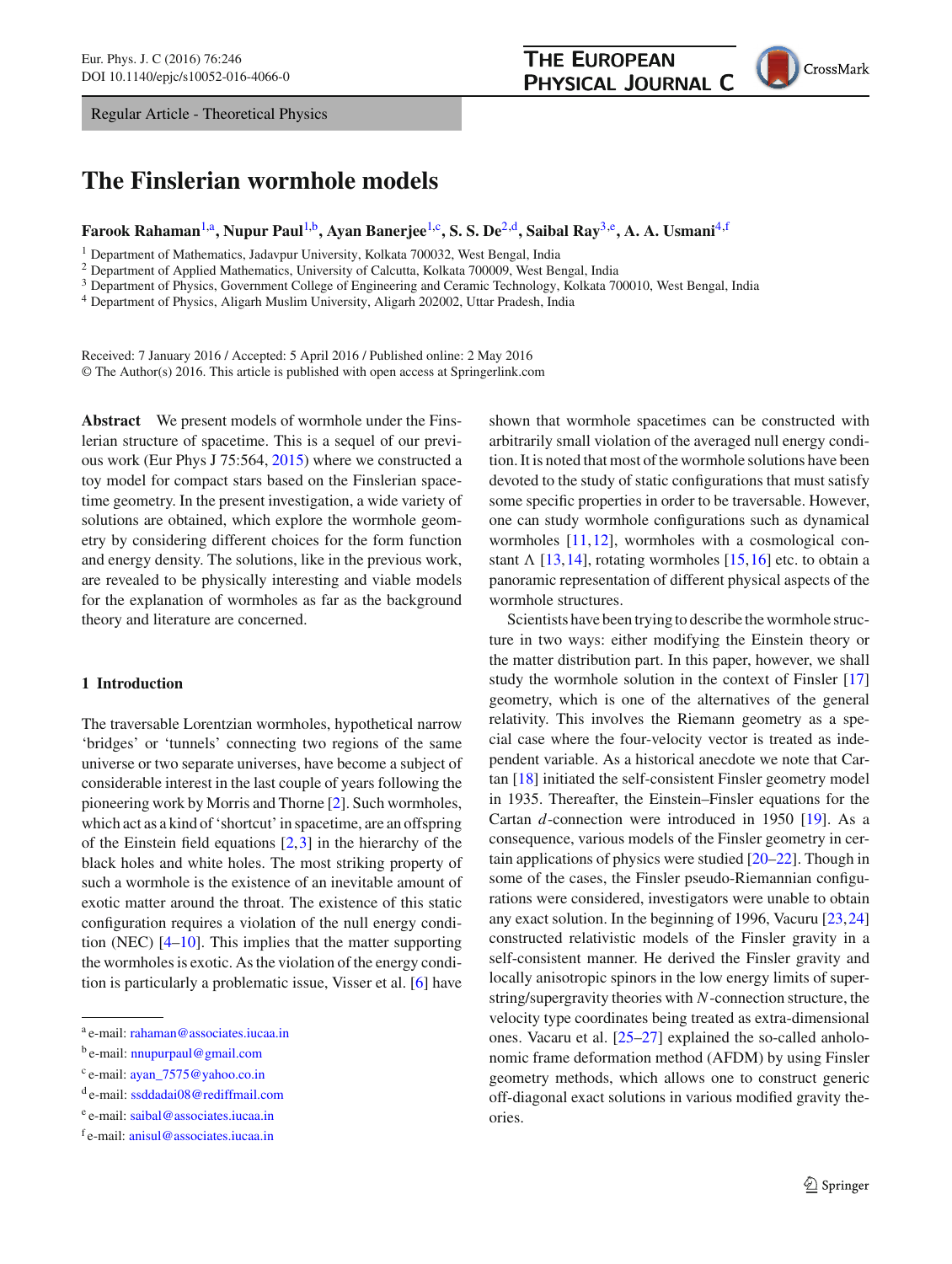In this direction, a numerous class of exact solutions for the Finsler modifications of black hole, black ellipsoid/torus/brane and string configurations, and locally anisotropic cosmological solutions have been developed for the so-called canonical *d*-connection and Cartan *d*-connections. Therefore, it is seen that in recent years the Finsler geometry has drawn much attention due to its potentiality to explain various issues that cannot be explained by Einsteinian gravity. It has been argued that cosmic acceleration can be explained in the context of the Finsler geometry without invoking any dark matter [\[28\]](#page-8-21) or dark energy [\[29](#page-8-22)]. Very recently Chang et al. [\[30](#page-8-23)] have studied the kinematics and causal structure in the Finsler spacetime and the study reveals the superluminal phenomena of neutrinos. Pfeifer and Wohlfarth [\[31](#page-8-24)] have obtained an action for the Finsler gravity by including the description of matter fields which are coupled to the Finsler spacetime from first principles. An exact vacuum solution for the Finsler spacetime has been found by Li and Chang [\[32\]](#page-8-25). They showed that the Finslerian covariant derivative is conserved for the geometrical part of the gravitational field equation.

Inspired by our previous work  $[1]$  $[1]$  on compact stars in the context of Finslerian spacetime geometry, we obtain exact wormhole solutions in this paper. We assume some definite forms of wormhole structures and try to find matter distributions that reproduce them. We thus consider specific shape functions and impose restricted choices of redshift functions for the solutions. We study the sensitivity of our solutions with respect to the parameters defining the shape functions. Besides, we also consider a specific energy density and dark energy equation of state,  $p_r = \omega \rho$ . The sensitivities of our results for  $\omega < -1$  have also been studied. We find interesting results.

The paper is organized as follows: in Sect. [2](#page-1-0) we discuss the basic equations based on the formalism of the Finslerian geometry. Section [3](#page-3-0) provides several models of the wormhole. We have also analyzed the models in Sect. [3.](#page-3-0) The paper ends with a short discussion in Sect. [4.](#page-5-0)

# <span id="page-1-0"></span>**2 Basic equations based on the Formalism of Finsler geometry**

To search wormhole structure one needs to introduce the metric. Let us consider the Finsler structure to be of the form [\[32\]](#page-8-25)

<span id="page-1-4"></span>
$$
F^{2} = B(r)y^{t}y^{t} - A(r)y^{r}y^{r} - r^{2}\bar{F}^{2}(\theta, \varphi, y^{\theta}, y^{\varphi}).
$$
 (1)

In this study, we consider  $\overline{F}^2$  in the following form:

<span id="page-1-3"></span>
$$
\bar{F}^2 = y^\theta y^\theta + f(\theta, \phi) y^\phi y^\phi. \tag{2}
$$

Thus

 $\bar{g}_{ij}$  = diag(1,  $f(\theta, \phi)$ ) and

$$
\bar{g}^{ij} = \text{diag}(1, \frac{1}{f(\theta, \phi)}) \quad [i, j = \theta, \phi].
$$

It is easy to calculate the geodesic spray coefficients  $[G^{\mu}$  =  $\frac{1}{4}g^{\mu\nu}(\frac{\partial^2 F^2}{\partial x^{\lambda}\partial y^{\nu}}y^{\lambda} - \frac{\partial F^2}{\partial x^{\nu}})$ ] from  $\bar{F^2}$  as

$$
\bar{G}^{\theta} = -\frac{1}{4} \frac{\partial f}{\partial \theta} y^{\phi} y^{\phi},
$$
  

$$
\bar{G}^{\phi} = \frac{1}{4f} \left( 2 \frac{\partial f}{\partial \theta} y^{\phi} y^{\theta} + \frac{\partial f}{\partial \phi} y^{\phi} y^{\phi} \right).
$$

These yield the Ricci scalar  $\left(Ric \equiv R^{\mu}_{\mu} = \frac{1}{F^2} \left(2 \frac{\partial G^{\mu}}{\partial x^{\mu}} - y^{\lambda} \frac{\partial^2 G^{\mu}}{\partial x^{\lambda} \partial y^{\mu}} + 2G^{\lambda} \frac{\partial^2 G^{\mu}}{\partial y^{\lambda} \partial y^{\mu}} - \frac{\partial G^{\mu}}{\partial y^{\lambda}} \frac{\partial G^{\lambda}}{\partial y^{\mu}}\right)\right);$  in Finsle:  $\frac{\partial G^{\lambda}}{\partial y^{\mu}}$ ); in Finsler geometry

<span id="page-1-2"></span>
$$
\bar{F}^2 \bar{Ric} = y^{\phi} y^{\phi} \left[ -\frac{1}{2} \frac{\partial^2 f}{\partial \theta^2} + \frac{1}{2f} \frac{\partial^2 f}{\partial \phi^2} - \frac{1}{2} \frac{\partial}{\partial \phi} \left( \frac{1}{f} \frac{\partial f}{\partial \phi} \right) - \frac{1}{2f^2} \left( \frac{\partial f}{\partial \phi} \right)^2 \right] \n- \frac{1}{4f} \left( \frac{\partial f}{\partial \theta} \right)^2 + \frac{1}{4f} \frac{\partial f}{\partial \phi} \frac{1}{f} \frac{\partial f}{\partial \phi} + \frac{\partial f}{\partial \theta} \frac{1}{2f} \frac{\partial f}{\partial \theta} - \frac{1}{4f^2} \left( \frac{\partial f}{\partial \phi} \right)^2 \right] \n+ y^{\theta} y^{\theta} \left[ -\frac{1}{2} \frac{\partial}{\partial \theta} \left( \frac{1}{f} \frac{\partial f}{\partial \theta} \right) - \frac{1}{4f^2} \left( \frac{\partial f}{\partial \theta} \right)^2 \right] \n+ y^{\phi} y^{\theta} \left[ \frac{1}{f} \frac{\partial^2 f}{\partial \theta \partial \phi} - \frac{1}{f^2} \left( \frac{\partial f}{\partial \theta} \right) \left( \frac{\partial f}{\partial \phi} \right) - \frac{1}{2} \frac{\partial}{\partial \theta} \left( \frac{1}{f} \frac{\partial f}{\partial \phi} \right) - \frac{1}{2} \frac{\partial}{\partial \phi} \left( \frac{1}{f} \frac{\partial f}{\partial \phi} \right) \right].
$$
\n(3)

<span id="page-1-1"></span>Note that the coefficient of  $y^{\phi} y^{\theta} = 0$  iff *f* is independent of  $\phi$ , i.e.

$$
f(\theta, \phi) = f(\theta),\tag{4}
$$

where the coefficients of  $y^{\theta} y^{\theta}$  and  $y^{\phi} y^{\phi}$  are non-zero. Now, using Eq.  $(4)$  in Eq.  $(3)$ , we get

$$
\bar{F}^2 \bar{Ric} = \left[ -\frac{1}{2f} \frac{\partial^2 f}{\partial \theta^2} + \frac{1}{4f^2} \left( \frac{\partial f}{\partial \theta} \right)^2 \right] (y^\theta y^\theta + f y^\phi y^\phi).
$$

Thus we obtain  $Ric$ :

$$
\overline{Ric} = -\frac{1}{2f} \frac{\partial^2 f}{\partial \theta^2} + \frac{1}{4f^2} \left(\frac{\partial f}{\partial \theta}\right)^2, \tag{5}
$$

which may be a constant or a function of  $\theta$ .

For constant value, say  $\lambda$ , one can get the Finsler structure  $\overline{F}^2$  as expressed in Eq. [\(2\)](#page-1-3) in the following categories:

$$
\begin{aligned} \bar{F}^2 &= y^\theta y^\theta + A \sin^2(\sqrt{\lambda}\theta) y^\phi y^\phi, \quad \text{(for } \lambda > 0);\\ &= y^\theta y^\theta + A\theta^2 y^\phi y^\phi, \quad \text{(for } \lambda = 0);\\ &= y^\theta y^\theta + A \sinh^2(\sqrt{-\lambda}\theta) y^\phi y^\phi, \quad \text{(for } \lambda < 0). \end{aligned} \tag{6}
$$

Without any loss of generality one can take *A* as unity.

Now, the Finsler structure given in Eq. [\(1\)](#page-1-4) assumes the following form:

$$
F^2 = B(r)y^t y^t - A(r)y^r y^r - r^2 y^\theta y^\theta
$$
  
-r<sup>2</sup> sin<sup>2</sup>  $\theta y^\phi y^\phi + r^2 \sin^2 \theta y^\phi y^\phi - r^2 \sin^2(\sqrt{\lambda}\theta)y^\phi y^\phi$ .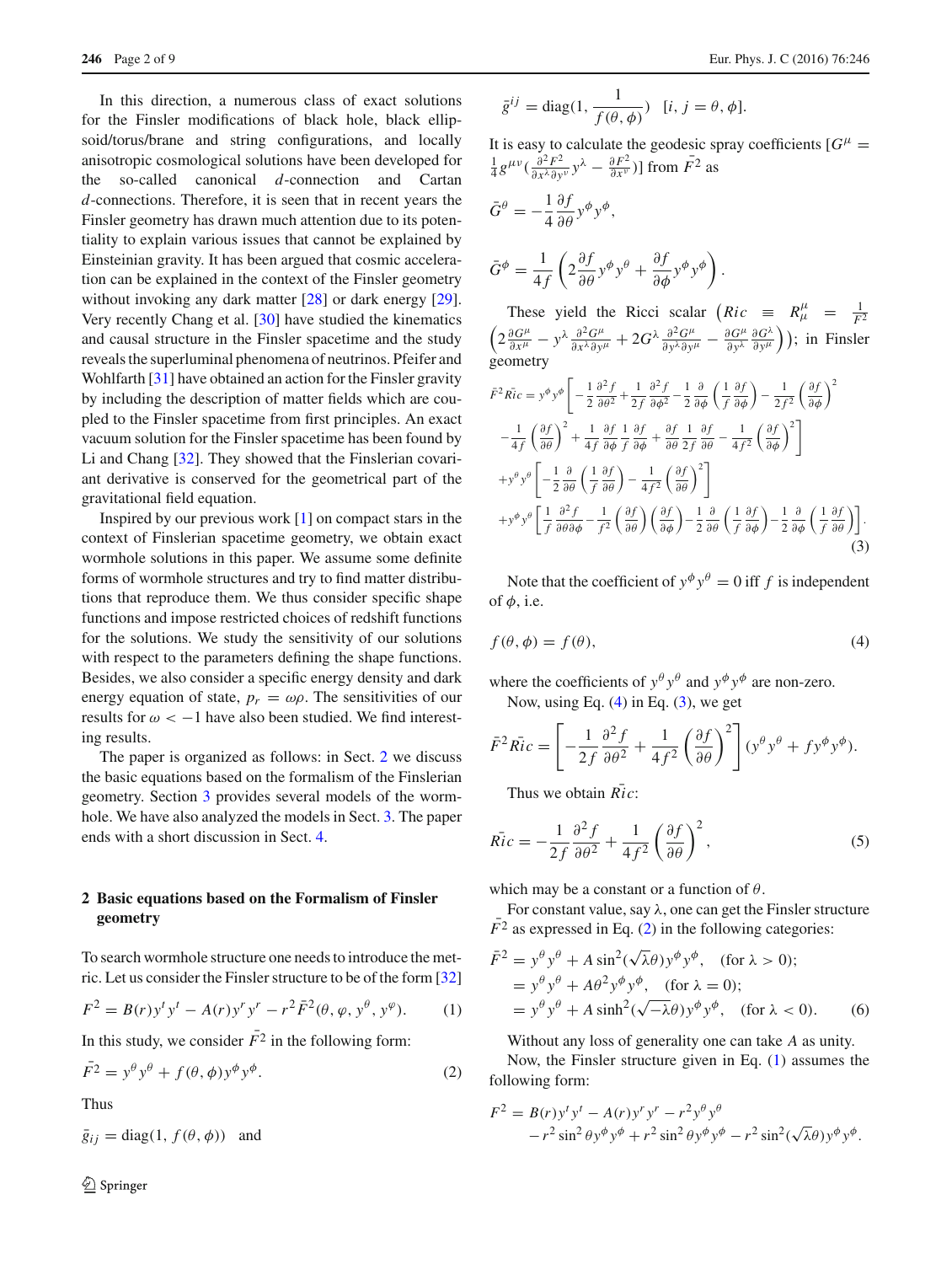That is,

$$
F^2 = \alpha^2 + r^2 \chi(\theta) y^{\phi} y^{\phi}, \tag{7}
$$

where  $\chi(\theta) = \sin^2 \theta - \sin^2(\sqrt{\lambda}\theta)$  and  $\alpha$  is a Riemannian metric.

Hence

$$
F = \alpha \sqrt{1 + \frac{r^2 \chi(\theta) y^{\phi} y^{\phi}}{\alpha^2}}.
$$

For the choice  $b_{\phi} = r \sqrt{\chi(\theta)}$ , we get

$$
F = \alpha \phi(s), \quad \phi(s) = \sqrt{1 + s^2}, \tag{8}
$$

where

$$
s = \frac{(b_{\phi}y^{\phi})}{\alpha} = \frac{\beta}{\alpha},
$$

 $b_{\mu} = (0, 0, 0, b_{\phi}), b_{\phi} y^{\phi} = b_{\mu} y^{\mu} = \beta, (\beta \text{ is a one form}).$ 

This indicates that *F* is the metric of  $(\alpha, \beta)$ -Finsler space.

Isometric transformations of the Finsler structure [\[32\]](#page-8-25) yield the Killing equation  $K_V(F) = 0$  in the Finsler space as follows:

$$
\left(\phi(s) - s \frac{\partial \phi(s)}{\partial s}\right) K_V(\alpha) + \frac{\partial \phi(s)}{\partial s} K_V(\beta) = 0, \tag{9}
$$

where

$$
K_V(\alpha) = \frac{1}{2\alpha} \left( V_{\mu|\nu} + V_{\nu|\mu} \right) y^{\mu} y^{\nu},
$$
  

$$
K_V(\beta) = \left( V^{\mu} \frac{\partial b_{\nu}}{\partial x^{\mu}} + b_{\mu} \frac{\partial V^{\mu}}{\partial x^{\nu}} \right) y^{\nu}.
$$

Here "|" indicates the covariant derivative with respect to the Riemannian metric α.

In the present consideration we have

$$
K_V(\alpha) + sK_V(\beta) = 0 \text{ or } \alpha K_V(\alpha) + \beta K_V(\beta) = 0.
$$

This yields

$$
K_V(\alpha) = 0 \quad \text{and} \quad K_V(\beta) = 0,\tag{10}
$$

or

$$
V_{\mu|\nu} + V_{\nu|\mu} = 0 \tag{11}
$$

and

$$
V^{\mu}\frac{\partial b_{\nu}}{\partial x^{\mu}} + b_{\mu}\frac{\partial V^{\mu}}{\partial x^{\nu}} = 0.
$$
 (12)

Interestingly, we note that the second Killing equation constrains the first one (Killing equation of the Riemannian space). Hence, it is responsible for breaking the isometric symmetry of the Riemannian space.

Actually, the present Finsler space (for the case  $\overline{F}^2$  as quadric in  $y^{\theta}$  &  $y^{\phi}$ ) can be determined from a Riemannian manifold  $(M, g_{\mu\nu}(x))$  as we have

$$
F(x, y) = \sqrt{g_{\mu\nu}(x)y^{\mu}y^{\nu}}.
$$

It is to be noted that this is a semi-definite Finsler space. As a result, we can use the covariant derivative of the Riemannian space. The Bianchi identities coincide with those of the Riemannian space (being the covariant conservation of Einstein tensor). The present Finsler space reduces to the Riemannian space and consequently the gravitational field equations can be obtained. Again, following Li et al. [\[33](#page-8-26)], we can find the gravitational field equations alternatively. They have also proved the covariantly conserved properties of the tensor *G*<sup>μ</sup><sup>ν</sup> in respect of the covariant derivative in Finsler spacetime with the Chern–Rund connection.

It is also to be noted that the gravitational field equation in the Finsler space is controlled to the base manifold of the Finsler space  $[32]$ , and the fiber coordinates  $y^i$  are set to be the velocities of the cosmic components (velocities in the energy momentum tensor). It is also shown by Li et al. [\[32\]](#page-8-25) that the gravitational field equation could be derived from the approximation of the work done by Pfeifer et al. [\[31\]](#page-8-24). The gravitational dynamics for the Finsler spacetime in terms of an action integral on the unit tangent bundle has been studied by Pfeifer et al. [\[31](#page-8-24)]. Again the gravitational field equation in the Finsler space is insensitive to the connection because the  $G_{\nu}^{\mu}$  are obtained from the Ricci scalar, which is, in fact, insensitive to the connections and depends only on the Finsler structure.

Thus the gravitational field equation in the Finsler space could be derived from the Einstein field equation in the Riemannian spacetime with the metric [\(1\)](#page-1-4) in which the metric  $\overline{g}_{ij}$  is given by

$$
\bar{g}_{ij} = \text{diag}(1, \ \sin^2 \sqrt{\lambda} \theta).
$$

That is,

$$
g_{\mu\nu} = \text{diag}(B, -A, -r^2, -r^2\sin^2\sqrt{\lambda}\theta).
$$

Here the new parameter  $\lambda$  plays a significant role in the resulting field equations in Finsler space and consequently affects the Finsler geometric consideration of the wormhole problem.

The Finsler structure [\(1\)](#page-1-4) yields geodesic spray coefficients:

$$
G^t = \frac{B'}{2B} y^t y^r,\tag{13}
$$

$$
G^{r} = \frac{A'}{4A} y^{r} y^{r} + \frac{B'}{4A} y^{t} y^{t} - \frac{r}{2A} \bar{F}^{2},
$$
 (14)

<sup>2</sup> Springer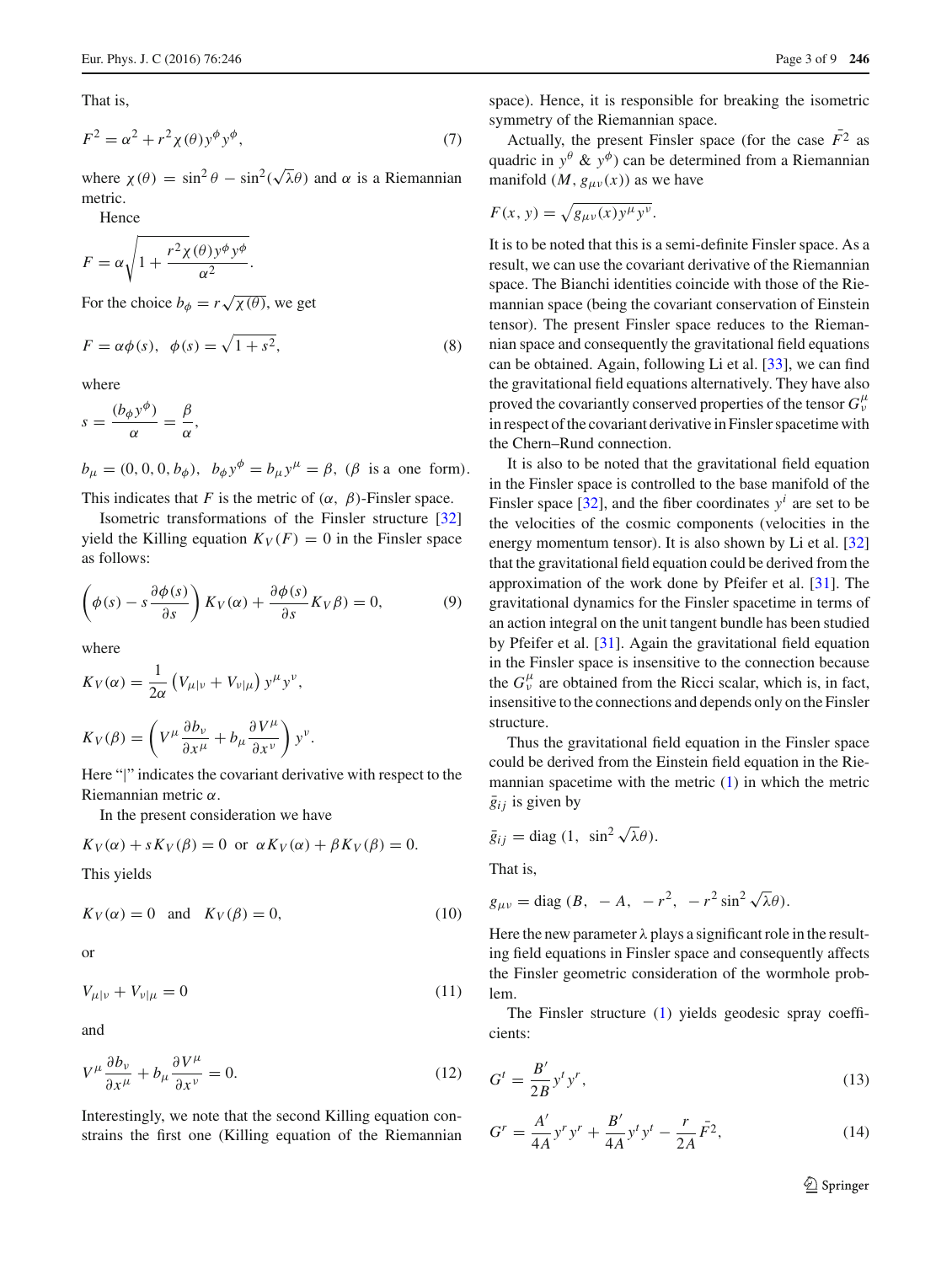$$
G^{\theta} = -\frac{1}{r} y^{\theta} y^r + \bar{G}^{\theta},\tag{15}
$$

$$
G^{\phi} = -\frac{1}{r} y^{\phi} y^r + \bar{G}^{\phi}.
$$
 (16)

Here the prime indicates the derivative with respect to  $r$ , and the  $\bar{G}^i$  are calculated from  $\bar{F}^2$ . Following Akbar-Zadeh [\[36](#page-8-27)], one can calculate the Ricci tensor in the Finsler geometry from *Ric* as

$$
Ric_{\mu\nu} = \frac{\partial^2(\frac{1}{2}F^2 Ric)}{\partial y^{\mu} \partial y^{\nu}}.
$$
 (17)

Also one can define the scalar curvature in Finsler as  $S =$  $g^{\mu\nu} Ric_{\mu\nu}$  and, as a consequence, the modified Einstein tensor in Finsler spacetime can be obtained as

$$
G_{\mu\nu} \equiv Ric_{\mu\nu} - \frac{1}{2}g_{\mu\nu}S. \tag{18}
$$

Considering  $\bar{F}$  as a dimensional Finsler spacetime with constant flag curvature  $\lambda$ , one can find the Einstein tensors in the Finsler geometry as

$$
G_t^t = \frac{A'}{rA^2} - \frac{1}{r^2A} + \frac{\lambda}{r^2},\tag{19}
$$

$$
G_r^r = -\frac{B'}{rAB} - \frac{1}{r^2A} + \frac{\lambda}{r^2},
$$
\n(20)

$$
G^{\theta}_{\theta} = G^{\phi}_{\phi} = -\frac{B''}{2AB} - \frac{B'}{2rAB} + \frac{A'}{2rA^2} + \frac{B'}{4AB} \left(\frac{A'}{A} + \frac{B'}{B}\right).
$$
\n(21)

As the matter distribution for constructing a wormhole is still a challenging issue to the physicists, we therefore assume the general anisotropic energy-momentum tensor [\[35](#page-8-28)] in the form

<span id="page-3-1"></span>
$$
T_{\nu}^{\mu} = (\rho + p_r)u^{\mu}u_{\nu} + p_r g_{\nu}^{\mu} + (p_r - p_t)\eta^{\mu}\eta_{\nu},
$$
 (22)

where  $u^{\mu}u_{\mu} = -\eta^{\mu}\eta_{\mu} = 1$ ,  $p_t$ , and  $p_r$  are the transverse and radial pressures, respectively.

Using the above Finsler structure [\(1\)](#page-1-4) and the energy-stress tensor [\(22\)](#page-3-1), one can write the gravitational field equations in the Finsler geometry  $(G^{\mu}_{\nu} = 8\pi_F G T^{\mu}_{\nu})$  as

$$
8\pi_F G \rho = \frac{A'}{r A^2} - \frac{1}{r^2 A} + \frac{\lambda}{r^2},\tag{23}
$$

$$
-8\pi_F G p_r = -\frac{B'}{rAB} - \frac{1}{r^2A} + \frac{\lambda}{r^2},
$$
 (24)

<span id="page-3-3"></span>
$$
-8\pi_F G p_t = -\frac{B''}{2AB} - \frac{B'}{2rAB} + \frac{A'}{2rA^2} + \frac{B'}{4AB} \left(\frac{A'}{A} + \frac{B'}{B}\right).
$$
\n(25)

Note that the *Ric* from which the field equations are derived is not dependent on the connections, i.e. it is insensitive to the connections. Secondly, the field equations can be derived from a Lagrangian approach. One can notice also that  $\lambda$ , which is the beta part of the Finsler space fundamental function, appearing in the field equations, gives the Finslerian contribution. It is important to take into account the Cartan connection approach, which is the most conventional for studying the gravitational field equations in the framework of general relativity and gravitation. The meaning is given in the fact of the metrical connection (*gkl*:*m*) preserving the angle of two vectors moving along the geodesics and the norm [\[37\]](#page-8-29). It is a basic point in the derivation of the gravitational Einstein's equations. The application of the Cartan *d*-connection presents a difficulty to the solutions of the gravitational field. We avoid this approach in this study, however, such an approach is possible.

To search for the wormhole solution we follow the convention given by Morris and Thorne [\[2\]](#page-8-1) and hence write the above equations in terms of the redshift function  $(f(r))$ and shape function  $(b(r))$  by substituting  $B(r) = e^{2f(r)}$  and  $A(r) = \frac{1}{1 - \frac{b(r)}{r}}$ . Thus for the field equations [\(23\)](#page-3-2)–[\(25\)](#page-3-3) we have the following relationships:

<span id="page-3-4"></span>
$$
b' + \lambda - 1 = 8\pi F r^2 G \rho,
$$
\n(26)

<span id="page-3-5"></span>
$$
\left(1 - \frac{b}{r}\right)\left(\frac{2f'}{r} + \frac{1}{r^2}\right) - \frac{\lambda}{r^2} = 8\pi_F G p_r,
$$
\n
$$
\left\{1 - \frac{b}{r}\right\} \left\{f'' + \frac{f'}{r} + f'^2\right\} - \left\{\frac{b'}{r} - \frac{b}{r^2}\right\} \left\{\frac{f'}{2} + \frac{1}{2r}\right\}
$$
\n
$$
= 8\pi_F G p_t.
$$
\n(28)

#### <span id="page-3-0"></span>**3 Some models for wormholes**

Einstein's general theory of relativity relates the matter distribution with the geometry of the spacetime produced by the matter contain under consideration. Thus if we know the geometry of the spacetime, then we can find the corresponding matter distribution and vice versa. Also it has the interesting feature that if one knows partly the geometry of the spacetime and some components of energy stress tensor, then one can determine the total structure of the spacetime as well as the matter distribution through the field equations. Therefore, in the following, we shall discuss several models of the wormholes under different conditions.

#### <span id="page-3-2"></span>3.1 Specific shape function and redshift function

In this subsection we assume some definite form of the wormhole structures and try to find the matter distributions that produce it.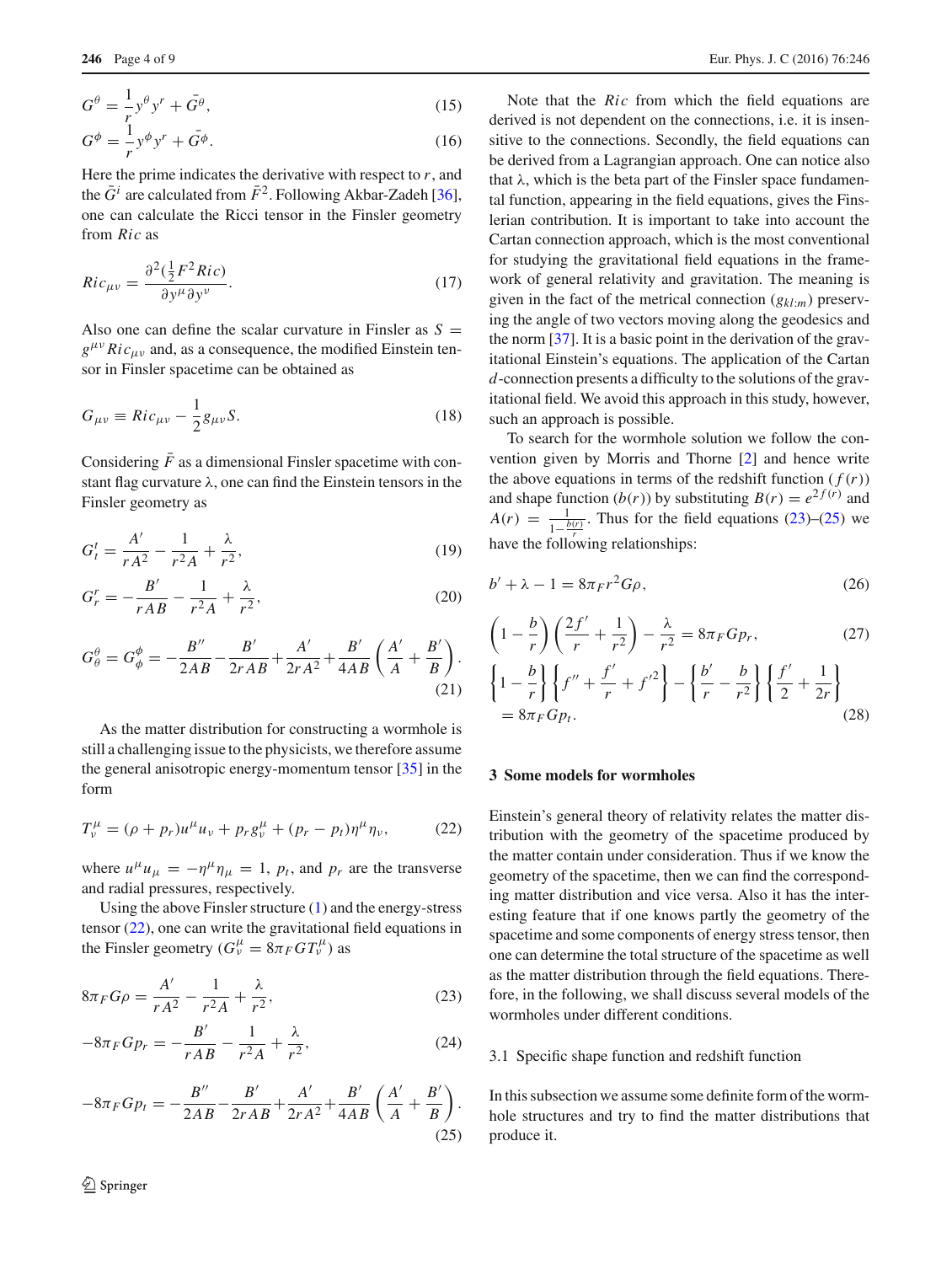*Case 1* For a particular shape function,  $b(r) = r_0(\frac{r}{r_0})^n$ , where  $r_0$  is the throat radius and  $n$  is an arbitrary constant, however, for satisfying the flare-out, one has to take *n* as less than unity [\[34](#page-8-30)]. Now, we shall consider two cases with different redshift functions: (1)  $f(r) = constant$ , and (2)  $f(r) = \frac{r_0}{r}$ . These two choices are justified as the redshift function  $f(r)$  must be finite for all values of  $r$  to avoid an event horizon.

*Subcase*  $(Ia)$   $f(r) = constant$ 

Using the above field equations  $(26)$ – $(28)$ , we get the following stress-energy components:

$$
\rho = \frac{n(\frac{r}{r_0})^{(n-1)} + (\lambda - 1)}{8\pi Fr^2 G},\tag{29}
$$

$$
p_r = \frac{-\left(\frac{r}{r_0}\right)^{(n-1)} - (\lambda - 1)}{8\pi Fr^2 G},\tag{30}
$$

$$
p_t = -\frac{(n-1)\binom{r_0}{r}\binom{n-1}{r}}{16\pi Fr^2G},\tag{31}
$$

$$
\rho + p_r = \frac{(n-1)\binom{r_0}{r}^{(n-1)}}{8\pi Fr^2G}.
$$
\n(32)

*Subcase* (*1b*)  $f(r) = \frac{r_0}{r}$ 

Similarly, here we find the following stress-energy components:

$$
\rho = \frac{n(\frac{r}{r_0})^{(n-1)} + (\lambda - 1)}{8\pi Fr^2 G},
$$
\n(33)

$$
p_r = \frac{2(\frac{r}{r_0})^{(n-2)} - (\frac{r}{r_0})^{(n-1)} - \frac{2r_0}{r} + 1 - \lambda}{8\pi Fr^2G},
$$
(34)

$$
p_t = \frac{-\frac{n-1}{2}(\frac{r}{r_0})^{(n-1)} + \frac{r_0}{r} + (\frac{r_0}{r})^2 - (\frac{r}{r_0})^{(n-3)} + \frac{n-3}{2}(\frac{r}{r_0})^{(n-2)}}{8\pi_F r^2 G},\tag{35}
$$

$$
\rho + p_r = \frac{2(\frac{r}{r_0})^{(n-2)} + (n-1)(\frac{r}{r_0})^{(n-1)} - \frac{2r_0}{r}}{8\pi r^2 G}.
$$
 (36)

*Case 2* We choose the shape function,  $b(r) = r_0 +$  $\rho_0 r_0^3 \ln(\frac{r_0}{r})$ , where  $r_0$  is the throat radius and  $\rho_0$  is an arbitrary constant. However, for satisfying the flare-out condition, one has to take  $\rho_0$  as less than unity. We shall consider as above two cases with different redshift functions:

*Subcase* (2*a*)  $f(r) = constant$ We find the unknown parameters

$$
\rho = \frac{(\lambda - 1)r - \rho_0 r_0^3}{8\pi_F r^3 G},\tag{37}
$$

$$
p_r = \frac{(1 - \lambda)r - [r_0 + \rho_0 r_0^3 \ln(\frac{r_0}{r})]}{8\pi Fr^3 G},
$$
\n(38)

$$
p_t = \frac{r_0 + \rho_0 r_0^3 \left[ 1 + \ln(\frac{r_0}{r}) \right]}{16 \pi F r^3 G},\tag{39}
$$

$$
\rho + p_r = -\frac{r_0 + \rho_0 r_0^3 \left[1 + \ln(\frac{r_0}{r})\right]}{8\pi_F r^3 G}.
$$
\n(40)

*Subcase* (2*b*)  $f(r) = \frac{r_0}{r}$ 

We obtain the unknown parameters as follows:

$$
\rho = \frac{(\lambda - 1)r - \rho_0 r_0^3}{8\pi_F r^3 G},\tag{41}
$$

$$
p_r = \frac{r(1 - \lambda) - 3r_0 + \frac{2r_0^2}{r} + \rho_0 r_0^3 \ln(\frac{r_0}{r}) \left(\frac{2r_0}{r} - 1\right)}{8\pi Fr^3 G}, \quad (42)
$$

$$
p_t = \frac{\frac{3r_0}{2} - \frac{r_0^3}{r^2} - \frac{r_0^2}{2r} + \rho_0 r_0^3 \left[ \frac{1}{2} - \frac{r_0}{2r} + \ln(\frac{r_0}{r}) \left( \frac{1}{2} - \frac{3r_0}{2r} - \frac{r_0^2}{r^2} \right) \right]}{8\pi_F r^3 G},\tag{43}
$$

$$
\rho + p_r = \frac{-3r_0 + \frac{2r_0^2}{r} + \rho_0 r_0^3 \left[ \ln(\frac{r_0}{r}) \left( \frac{2r_0}{r} - 1 \right) - 1 \right]}{8\pi Fr^3 G}.
$$
 (44)

*Case 3* For the shape function,  $b(r) = r_0 + \gamma r_0 (1 - \frac{r_0}{r}),$ where  $r_0$  is the throat radius and  $\gamma$  is an arbitrary constant, however, for satisfying the flare-out condition, one has to take  $\gamma$  as less than unity. We shall consider here also two cases with different redshift functions:

*Subcase* (3*a*)  $f(r) = constant$ We obtain the unknown parameters

$$
\rho = \frac{(\lambda - 1)r + \gamma \frac{r_0^2}{r}}{8\pi Fr^3 G},\tag{45}
$$

$$
p_r = \frac{(1 - \lambda)r - r_0(1 + \gamma) + \gamma \frac{r_0^2}{r}}{8\pi Fr^3 G},\tag{46}
$$

$$
p_t = \frac{-2\gamma \frac{r_0^2}{r} + r_0(1+\gamma)}{16\pi Fr^3 G},\tag{47}
$$

$$
\rho + p_r = \frac{2\gamma \frac{r_0^2}{r} - r_0(1+\gamma)}{8\pi Fr^3 G}.
$$
\n(48)

*Subcase* (*3b*)  $f(r) = \frac{r_0}{r}$ We obtain the unknown parameters

$$
\rho = \frac{(\lambda - 1)r + \gamma \frac{r_0^2}{r}}{8\pi Fr^3 G},\tag{49}
$$

$$
p_r = \frac{r(1-\lambda) - 3r_0 + \frac{2r_0^2}{r} + \gamma r_0 (1 - \frac{r_0}{r}) (\frac{2r_0}{r} - 1)}{8\pi Fr^3 G},
$$
 (50)

$$
p_{t} = \frac{\frac{3r_{0}}{2} - \frac{r_{0}^{3}}{r^{2}} - \frac{r_{0}^{2}}{2r} + \frac{\gamma r_{0}^{2}}{r} \left[\frac{r_{0}}{2r} - \frac{1}{2}\right] + \gamma r_{0} \left[1 - \frac{r_{0}}{r}\right] \left[\frac{1}{2} - \frac{3r_{0}}{2r} - \frac{r_{0}^{2}}{r^{2}}\right]}{8\pi_{F}r^{3}G},
$$
\n
$$
(51)
$$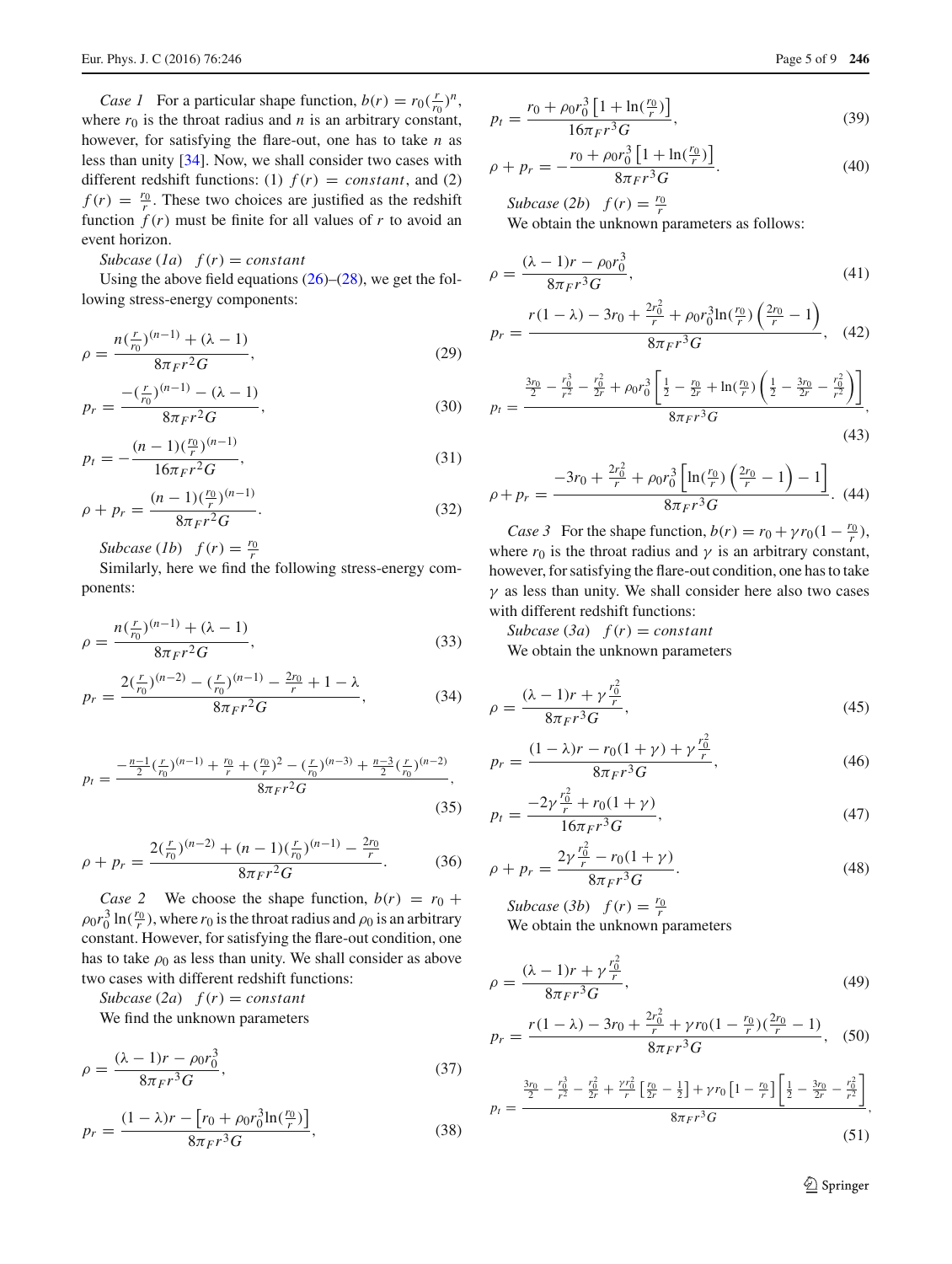$$
\rho + p_r = \frac{\gamma \frac{r_0^2}{r} - 3r_0 + \frac{2r_0^2}{r} + \gamma r_0 (1 - \frac{r_0}{r}) (\frac{2r_0}{r} - 1)}{8\pi Fr^3 G}.
$$
 (52)

#### 3.2 Specific energy density and redshift function

*Case 4* For the specific energy density,  $\rho = \rho_0(\frac{r_0}{r})^{\alpha}$ , where  $r_0$ ,  $\rho_0$ , and  $\alpha$  are arbitrary constants, we shall consider two cases with different redshift functions:

*Subcase* (4*a*)  $f(r) = constant$ 

Using the above choices of the energy density and the redshift function, we obtain the shape function  $b(r)$  from the field Eq.  $(26)$  as

$$
b = c_1 - \left[ (\lambda - 1) + \frac{8\pi Fr^2 G \rho_0}{\alpha - 3} \left( \frac{r_0}{r} \right)^{\alpha} \right] r, \tag{53}
$$

where  $c_1$  is an integration constant.

The radial and transverse pressures are obtained:

$$
8\pi Fr^2 G p_r = \frac{8\pi Fr^2 G \rho_0}{\alpha - 3} \left(\frac{r_0}{r}\right)^{\alpha} - \frac{c_1}{r},\tag{54}
$$

$$
16\pi_F r^2 G p_t = \left[\frac{c_1}{r} - \left(\frac{\alpha - 2}{\alpha - 3}\right) 8\pi_F r^2 G \rho_0 \left(\frac{r_0}{r}\right)^\alpha\right],
$$
 (55)  

$$
8\pi_F r^2 G (\rho + p_r) = \left(\frac{\alpha - 2}{\alpha - 3}\right) 8\pi_F r^2 G \rho_0 \left(\frac{r_0}{r}\right)^\alpha - \frac{c_1}{r}.
$$
 (56)

*Subcase* (4*b*)  $f(r) = \frac{r_0}{r}$ 

We obtain the unknown parameters

$$
b = c_1 - \left[ (\lambda - 1) + \frac{8\pi F r^2 G \rho_0}{\alpha - 3} \left( \frac{r_0}{r} \right)^{\alpha} \right] r, \tag{57}
$$

$$
8\pi Fr^2 G p_r = \left[\frac{8\pi Fr^2 G \rho_0}{\alpha - 3} \left(\frac{r_0}{r}\right)^{\alpha} - \frac{c_1}{r} \right] \left[1 - \frac{2r_0}{r}\right]
$$

$$
-2\lambda \frac{r_0}{r},\tag{58}
$$

$$
8\pi Fr^2 G p_t = \left[\frac{8\pi Fr^2 G \rho_0}{\alpha - 3} \left(\frac{r_0}{r}\right)^\alpha - \frac{c_1}{r}\right] \left[\left(\frac{r_0}{r}\right)^2 + \frac{r_0}{r}\right],\tag{59}
$$

$$
+ \lambda \left[ \left( \frac{r_0}{r} \right)^2 + \frac{r_0}{r} \right] - \left[ \frac{\alpha - 2}{\alpha - 3} 8\pi F r^2 G \rho_0 \left( \frac{r_0}{r} \right)^{\alpha} - \frac{c_1}{r} \right] \times \left[ \frac{1}{2} - \frac{r_0}{2r} \right],
$$
\n(60)

$$
8\pi Fr^2 G(\rho + p_r) = \left[\frac{8\pi Fr^2 G\rho_0}{\alpha - 3} \left(\frac{r_0}{r}\right)^{\alpha} - \frac{c_1}{r}\right]
$$

$$
\times \left[1 - \frac{2r_0}{r}\right] - 2\lambda \frac{r_0}{r} + 8\pi r^2 G\rho_0 \left(\frac{r_0}{r}\right)^{\alpha}.
$$
(61)

Note that  $b(r)$  has the same form as the case  $f = constant$ . Therefore, we have the same plots for  $b(r)$ ,  $b(r) - r$ , and  $b'(r)$  when  $f = constant$ .

*Case 5* For the dark energy equation of state,  $p_r =$  $ωρ$ ;  $ω < -1$ , we shall consider as above two cases with different redshift functions:

*Subcase* (*5a*)  $f(r) = constant$ 

Using the above choices of energy density and redshift function, we obtain the following parameters:

$$
b = (1 - \lambda)r + r_0 \left(\frac{r_0}{r}\right)^{\left(\frac{1}{\omega}\right)},
$$
\n(62)

$$
8\pi Fr^2 G \rho = -\frac{1}{\omega} \left(\frac{r_0}{r}\right)^{\left(\frac{1}{\omega}+1\right)},\tag{63}
$$

$$
8\pi Fr^2 G p_r = -\left(\frac{r_0}{r}\right)^{\left(\frac{1}{\omega}+1\right)},\tag{64}
$$

$$
8\pi Fr^2 G p_t = \frac{1}{2} \left( \frac{1}{\omega} + 1 \right) \left( \frac{r_0}{r} \right)^{\left( \frac{1}{\omega} + 1 \right)},\tag{65}
$$

where  $r_0^{(\frac{1}{\omega}+1)}$  is an integration constant.

*Subcase* (*5b*)  $f(r) = \frac{r_0}{r}$ 

We obtain the unknown parameters as follows:

$$
b = (1 - \lambda)r + \left[\frac{4\lambda r_0^2}{\omega r}\right] \left[\left(-\frac{2r_0}{\omega r}\right)^{\left(\frac{1}{\omega}-1\right)} \exp\left(-\frac{2r_0}{\omega r}\right) \times \left\{\Gamma\left(1 - \frac{1}{\omega}\right) - \Gamma\left(1 - \frac{1}{\omega}, -\frac{2r_0}{\omega r}\right)\right\} - \frac{\omega r}{2r_0}\right] + c_3,
$$
\n(66)

$$
8\pi Fr^2 G \omega \rho = (1 - \lambda) + \left(\frac{2br_0}{r^2} - \frac{2r_0}{r}\right) - \frac{b}{r},\tag{67}
$$

$$
8\pi r^2 G \omega = (1 - \lambda) + \left(\frac{2br_0}{r^2} - \frac{2r_0}{r}\right) - \frac{b}{b} \tag{68}
$$

$$
8\pi Fr^2 G p_r = (1 - \lambda) + \left(\frac{2br_0}{r^2} - \frac{2r_0}{r}\right) - \frac{b}{r},\tag{68}
$$

$$
8\pi Fr^2 G p_t = \left[1 - \frac{b}{r}\right] \left[\frac{r_0^2}{r^2} + \frac{r_0}{r}\right] - \left[(1 - \lambda)\left(1 + \frac{1}{\omega}\right) + \frac{1}{\omega}\left\{\frac{2br_0}{r^2} - \frac{2r_0}{r}\right\} - \left(1 + \frac{1}{\omega}\right)\frac{b}{r}\right] \left[\frac{1}{2} - \frac{r_0}{2r}\right],\qquad(69)
$$

where  $c_3$  is an integration constant.

# <span id="page-5-0"></span>**4 Discussion and Conclusion**

A recent literature survey exhibits that the Finsler geometry has attracted much attention due to its potential to explain various issues, specially cosmic acceleration, which can be explained without invoking dark matter [\[28](#page-8-21)] or dark energy [\[29\]](#page-8-22). In the context of GR, the violation of NEC (often called *exotic matter*) is a basic ingredient of static traversable wormholes, although the violation of the energy conditions is quite acceptable as regards certain features of quantum fields, among which the Casimir effect and Hawking evaporation are mentionable. The present work may be looked upon as possible solutions to construct theoretically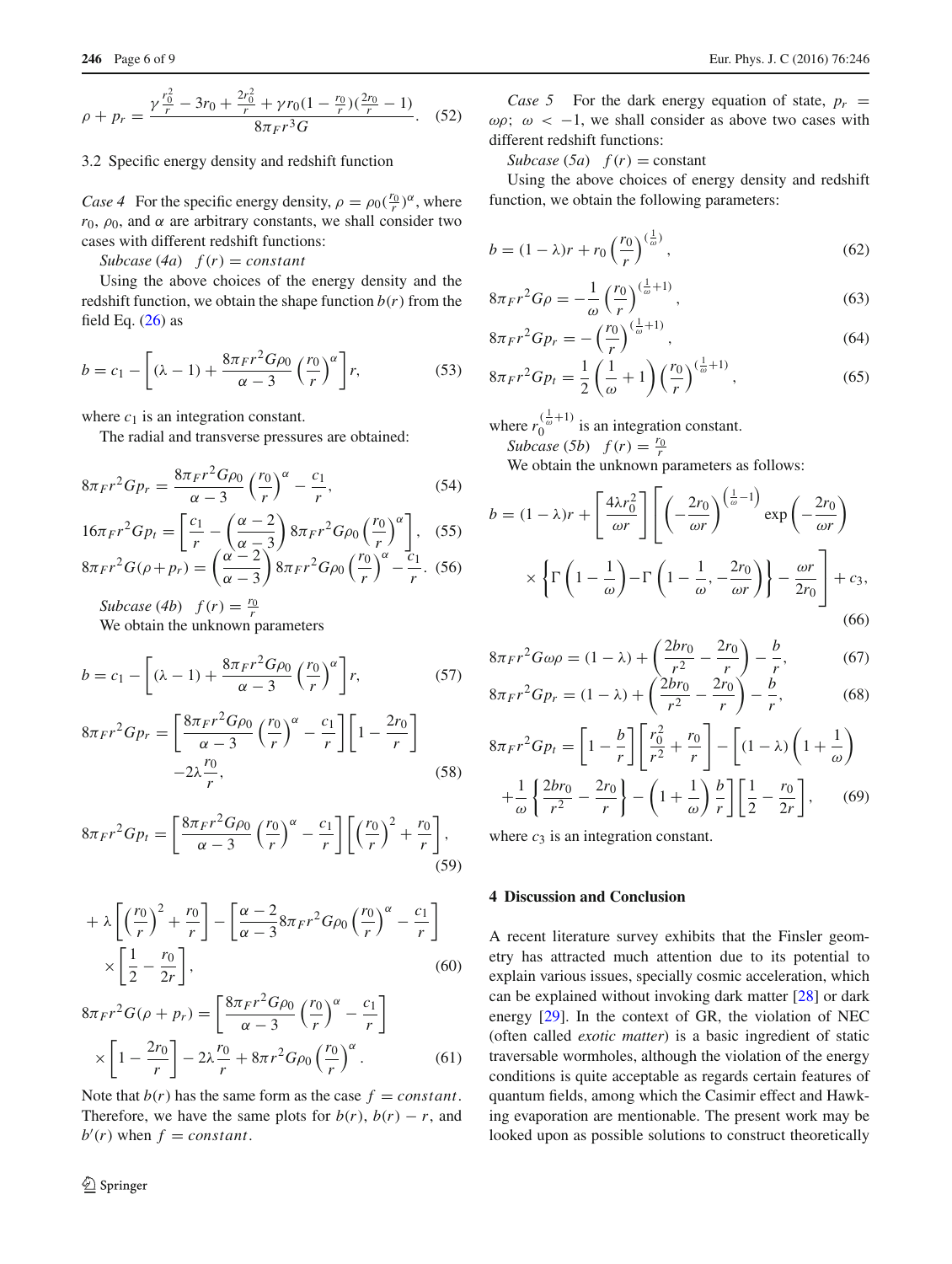

<span id="page-6-0"></span>**Fig. 1** Plot showing  $\rho + p_r < 0$  for case 1. Here  $n = 0.0, 0.2, 0.5$ , and 0.8 represented by *solid*, *dotted*, *dashed* and *chain curves*, respectively. *Thick curves* represent  $f(r) = r_0/r$  and *thin curves* represent  $f(r) =$ constant. We have assumed  $r_0 = 2$  for the throat of the wormhole



<span id="page-6-1"></span>Fig. 2 Plot showing  $\rho + p_r < 0$  for case 2. Here  $\rho_0 = 0.0, 0.2$ , 0.5, and 0.8 are represented by *solid*, *dotted*, *dashed*, and *chain curves*, respectively. *Thick curves* represent  $f(r) = r_0/r$  and *thin curves* represent  $f(r)$  =constant. We have assumed  $r_0 = 2$  for the throat of the wormhole



<span id="page-6-2"></span>**Fig. 3** Plot showing  $\rho + p_r < 0$  for case 3. Here  $\gamma = 0.0, 0.2, 0.5,$  and 0.8 are represented by *solid*, *dotted*, *dashed* and *chain curves*, respectively. *Thick curves* represent  $f(r) = r_0/r$  and *thin curves* represent  $f(r)$  = constant. We have assumed  $r_0 = 2$  for the throat of the wormhole



<span id="page-6-3"></span>**Fig. 4** Plot showing  $\rho + p_r < 0$  for Case 4. Here,  $\rho_0 = 0.001, 0.01$ , 0.05, 0.10, and 0.15 are represented by *black*, *orange*, *green*, *indigo*, and *red colors*, respectively.  $\alpha$  is taken to be 0.0, 1.0, and 2.0 are represented by *solid*, *dashed*, and *chain curves*, respectively. *Thick curves* represent  $f(r) = r_0/r$  and *thin curves* represent  $f(r) = constant$ . We have assumed  $r_0 = 2$  and  $c_1 = 1$ 



<span id="page-6-4"></span>**Fig. 5** Plots (*upper*, *middle*, and *lower* panels, respectively) showing the behavior of the shape function, radii of the throat where *b*−*r* cuts the *r* axis, and the nature of the derivative of the shape function for Case 4. Here, ρ<sup>0</sup> = 0.001, 0.01, 0.05, 0.10, and 0.15 are represented by *black*, *orange*, *green*, *indigo*, and *red colors*, respectively. α is taken to be 0.0, 0.5, 1.0, 1.5, and 2.0, represented by *solid*, *dotted*, *dashed*, *dot-dashed*, and *chain curves*, respectively. *Thick curves* represent  $f(r) = r_0/r$  and *thin curves* represent  $f(r) = constant$ . We have assumed  $r_0 = 2$  and  $c_1 = 1$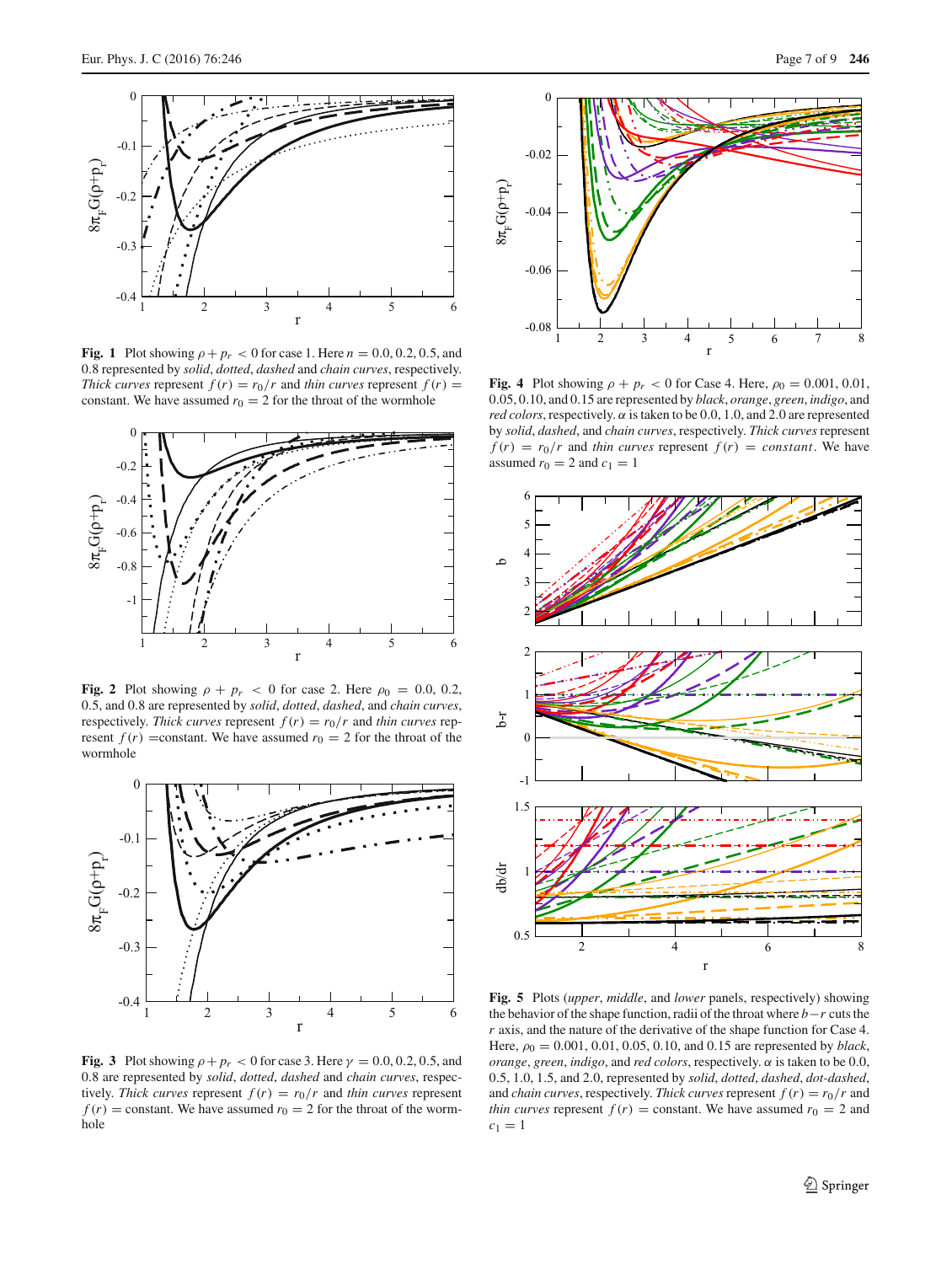

<span id="page-7-0"></span>**Fig. 6** Plots showing the behavior of the shape function, radii of the throat where  $b - r$  cuts the *r* axis, and the nature of the derivative of the shape function for Case 5a. Here,  $\lambda = 0.2, 0.4$ , and 0.6 are represented by *black*, *orange*, and *green colors*. *Solid*, *dotted*, *dashed*, *dot-dashed*, and *chain curves* represent  $\omega = -3.0, -2.5, -2.0, -1.5, -1.1$ , respectively. We have assumed  $r_0 = 2$  for the throat of the wormhole

traversable wormholes in the context of Finsler geometry. In this context, we derived the Einstein gravitational field equations in the Riemannian spacetime with a matter distribution anisotropic in nature. We find out our solution in the conventional way like the Morris–Thorne wormhole solution. We focus our attention mainly on discussing the violation of the null energy condition (NEC) and the constraint on the wormhole geometry, respectively.

In the present work we obtain exact solutions by imposing restricted choices of the redshift function, the shape function, and/or specifying an equations of state. Some of the important features of the present investigation can be formulated as follows:

- 1. In the first three cases we consider the various choices for the form function, namely,  $b(r) = r_0(\frac{r}{r_0})^n$ ,  $b(r) =$  $r_0 + \rho_0 r_0^3 \ln(\frac{r_0}{r})$ , and  $b(r) = r_0 + \gamma r_0 (1 - \frac{r_0}{r})$ , and we have analyzed the solution by considering that the redshift function can either be constant or have the functional relation of the radial coordinate.
- 2. In the next two cases we have found the shape functions for the specific form of energy density, namely,  $\rho = \rho_0(\frac{r_0}{r})^{\alpha}$  and the dark energy equation of state,  $p_r = \omega \rho$ ;  $\omega < -1$ .



<span id="page-7-1"></span>**Fig. 7** Plots showing the behavior of the shape function, the radii of the throat where  $b - r$  cuts the *r* axis, and the nature of the derivative of the shape function for Case 5b. Here  $\lambda = 0.2, 0.4$ , and 0.6 are represented by *black*, *orange*, and *green colors*. *Solid*, *dotted*, *dashed*, *dot-dashed*, and *chain curves* represent  $\omega = -3.0, -2.5, -2.0, -1.5$ ,  $-1.1$ , respectively. We have assumed  $r_0 = 2$  and  $c_3 = 3$ 

After finding all the metric potentials  $f(r)$ ,  $b(r)$ , and the stress-energy components  $\rho$ ,  $p_r$ , and  $p_t$ , we examine whether the results indeed give wormhole structures. It is essentially required that to get a wormhole, the following properties must be satisfied:

- 1. The *redshift function*, *f* (*r*), should remain finite everywhere to prevent an event horizon.
- 2. The *shape function*,  $b(r)$ , should obey the following flareout conditions at the throat  $r = r_0$ :  $b(r_0) = r_0$  and  $b'(r_0) < 1$ ,  $r_0$  being the throat radius.
- 3. Another condition that is needed to satisfy is  $b(r)/r < 1$ for  $r > r_0$ .
- 4. The NEC must be violated for a traversable wormhole, i.e.  $p_r + \rho < 0$ .

The first three conditions are for the geometry of the spacetime and last one is for the matter distribution that produces this spacetime.

We have, however, verified whether our models satisfy all the criteria to represent wormhole structure as follows:

In models 1–3, we have assumed that the spacetime produces wormholes and tried to search for the matter distributions which produce these features. We have found the